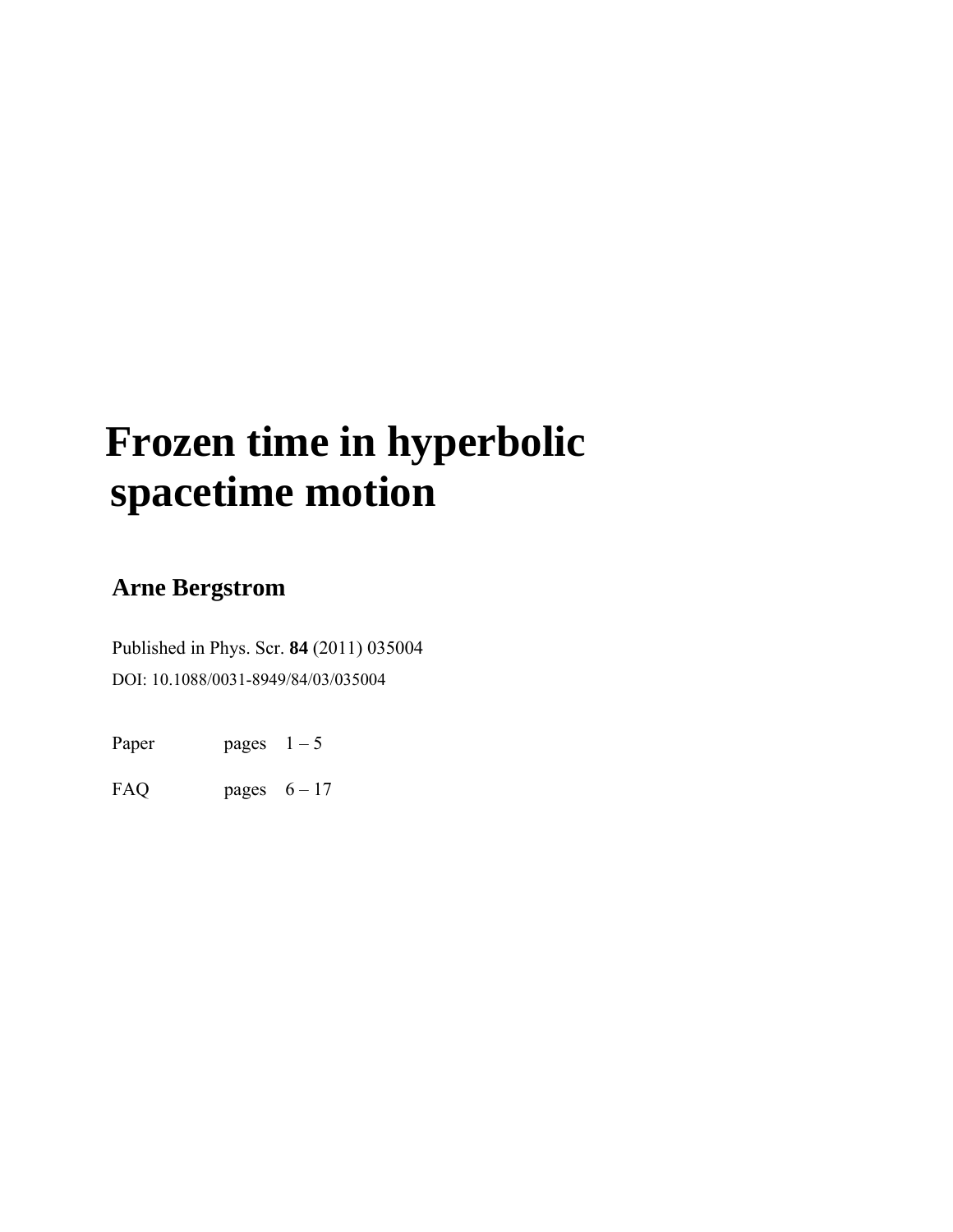## **Frozen time in hyperbolic spacetime motion**

#### **Arne Bergstrom**

B&E Scientific Ltd, Seaford BN25 4PA, UK

E-mail: arne.bergstrom@physics.org

Submitted 2 June 2011; published 15 August 2011; latest revision 23 August 2011

#### **Abstract**

According to the Lorentz transformation and clearly seen from the Minkowski diagram, hyperbolic spacetime motion of a test object relative to a stationary reference frame can be performed in a specific way such that time becomes frozen in the moving frame of the test object. In that case, time can be arranged to become frozen even at moderate relativistic velocities, in contrast to the minute traditional relativistic time dilation at such velocities. An appendix gives a simple illustration in Minkowski form of how time in a frame in hyperbolic motion can become frozen to a complete standstill relative to a stationary frame.

PACS number: 03.30.+p

(Figures in this article are in colour only in the electronic version.)

#### **1. Introduction**

This paper discusses some peculiar properties of special relativity involving hyperbolic spacetime motion [1]. In a reference frame in hyperbolic motion relative to a stationary frame, time can be arranged to go arbitrarily slowly [2] in the moving frame compared to the stationary frame. It is a characteristic of hyperbolic motion that this can be achieved even at moderate relativistic velocities. The question then arises whether this slowing-down of time in a frame in hyperbolic motion can be arranged even to freeze time to a complete standstill in the moving frame, and maybe even do so at moderate relativistic velocities. The analysis in this paper seems to answer these questions in the affirmative.

#### **2. Hyperbolic motion**

Subjecting a test object to a constant acceleration  $\alpha$  (as measured in the moving frame  $x'y'z'z'$  where the test object is at rest) causes the spacetime trajectory of the test object to describe a hyperbola in the stationary frame *xyz*τ, *i.e.* if the motion is in the *x*-direction, we get [3]

$$
x^2 - \tau^2 = 1/\alpha^2 = x_0^2, \tag{1}
$$

where the time  $\tau$  and acceleration  $\alpha$  are expressed relative to the velocity of light *c* as

$$
\tau = c \, t, \, \alpha = a / c^2 \tag{2}
$$

where *t* and *a* are the normal time and acceleration, and where  $x_0$  is the distance along the *x*-axis from the origin to the hyperbola (see figure 1).

 Consider now the Lorentz transformation relating the stationary frame  $xyz\tau$  to the frame  $x'y'z'\tau'$ , moving with its *'-axis with velocity*  $*v*$  *in the positive direction along the x*-axis of the *xyz*τ frame. This transformation is given as follows [4]

$$
x = \frac{x' + \beta \tau'}{\sqrt{1 - \beta^2}}, y = y', z = z', \tau = \frac{\tau' + \beta x'}{\sqrt{1 - \beta^2}},
$$
 (3)

or conversely [4] for the coordinates of the moving  $\chi' y' z' \tau'$ frame expressed in the coordinates in the stationary  $xyz\tau$  frame,

$$
x' = \frac{x - \beta \tau}{\sqrt{1 - \beta^2}}, \ y' = y, \ z' = z, \ \tau' = \frac{\tau - \beta x}{\sqrt{1 - \beta^2}}, \tag{4}
$$

where  $\beta$  is defined in terms of the velocity  $\nu$  as

$$
\beta = v / c \,. \tag{5}
$$

By eliminating  $\beta$  between the expressions for *x* and  $\tau$  in (3) or, equivalently, between  $x'$  and  $\tau$  n (4), we get

$$
x^2 - \tau^2 = x^{2} - \tau^{2}.
$$
 (6)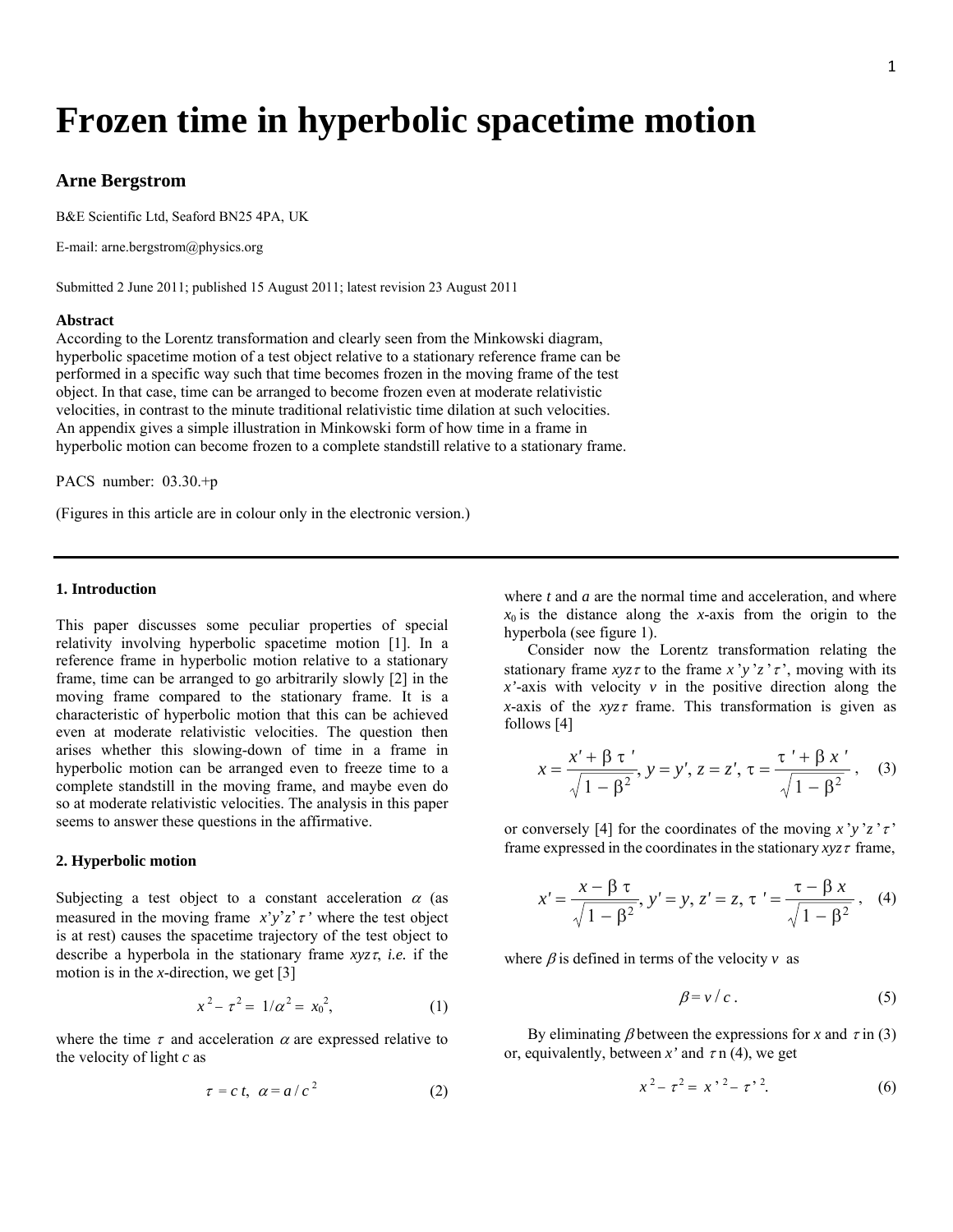

**Figure 1.** Minkowski diagram showing three different positions of the *x'* and τ*'* axes during hyperbolic motion, and with the corresponding scales along the  $x'$  and  $\tau'$  directions for different velocities shown. Note that the position of a particular coordinate  $x' = x_0$ ,  $\tau' = 0$  for different velocities describes a hyperbola, just like motion with a corresponding constant acceleration in the co-moving *x'*τ*'* frame does.

Thus the general world line in the *xyz*τ frame, corresponding to Lorentz transformations of a specific choice of  $x'$  and  $\tau'$ , is a hyperbola. In particular, the world line in the *xyz*τ frame corresponding to Lorentz transformations of the special choice of  $x' = x_0$  and  $\tau' = 0$  for different  $\beta$  is a hyperbola as in (1)

$$
x^2 - \tau^2 = x_0^2. \tag{7}
$$

#### **3. Two coinciding hyperbolas**

As will be further discussed in Appendix B, it should be noted that there are actually two coinciding hyperbolic functions involved here: One function is related to the relativistic tilting of the moving frame for different velocities, and is derived above from the Lorentz transformation to be the hyperbola (7). The other function is related to the acceleration of the moving frame relative to the stationary frame, and in the present case with constant acceleration in the moving frame, this other function (1) is also a hyperbola, and can be chosen to be exactly the same hyperbola as (7).

 However, it is important to note that hyperbolic motions  $x(\tau)$ ,  $x'(\tau')$  derived from (3) and (4) can be more general than what can be derived from the constant acceleration in the comoving frame described in section 2. In particular, hyperbolic motions like the solid curve in figure 1 with  $x' = x_0$ ,  $\tau' = 0$  for different  $\beta(\tau)$  exist, this even though such hyperbolic motion cannot be achieved by the constant acceleration in the comoving frame described in section 2, and which thus gives only a subset of all possible hyperbolic motions. Nevertheless, the resulting hyperbolas corresponding to different such motions  $x(\tau)$ ,  $x'(\tau')$  may still be the same (cf FAQ #2a below).



**Figure 2.** Detail of Minkowski diagram as in figure 1 showing (centre curve) an example of hyperbolic acceleration from  $\beta_0 = 0$  to  $\beta_1 \approx 0.25$ , followed by a hyperbolic deceleration back to  $\beta_0 = 0$  again, and taking place at frozen time in the moving frame. For comparison, the figure also shows the world lines for a stationary object (left), and for an object with constant velocity  $\beta_1 \approx 0.25$  (right) experiencing relativistic time dilation of ca 3 %.

 It should also be remarked that even though the *x'*τ*'*-frame above is accelerating with respect to the  $x\tau$ -frame, the Lorentz transformation can still be used to describe such motion [5]. When discussing hyperbolic motion, the Lorentz transformations leading to the hyperbolas (1) and (7) above can be considered to have taken place between the stationary *x*τ -frame and an infinite sequence of inertial frames *x"*τ*"*, each one moving with a different constant velocity, and always one momentarily coinciding with the *x'*τ*'*-frame.

#### **4. Frozen time**

The above result (7) thus means that the moving frame  $x'y'z'\tau'$  can be chosen in such a way that the time coordinate  $\tau'$  is frozen as  $\tau' = 0$ . The *x*'-coordinate is correspondingly frozen as  $x' = x_0$ , and moving along the specific hyperbola in the *xyz* frame with constant  $x' = x_0$ ,  $\tau' = 0$  in the *x'y'z'* $\tau'$  frame, as shown in figure 1.

 Hyperbolic motion is thus interesting in that it can be made to involve a type of motion relative to a stationary reference frame such that time can be frozen in the moving frame compared to the stationary frame. In a science-fiction type context, this would thus open a theoretical possibility for an advanced civilisation to reach distant worlds without the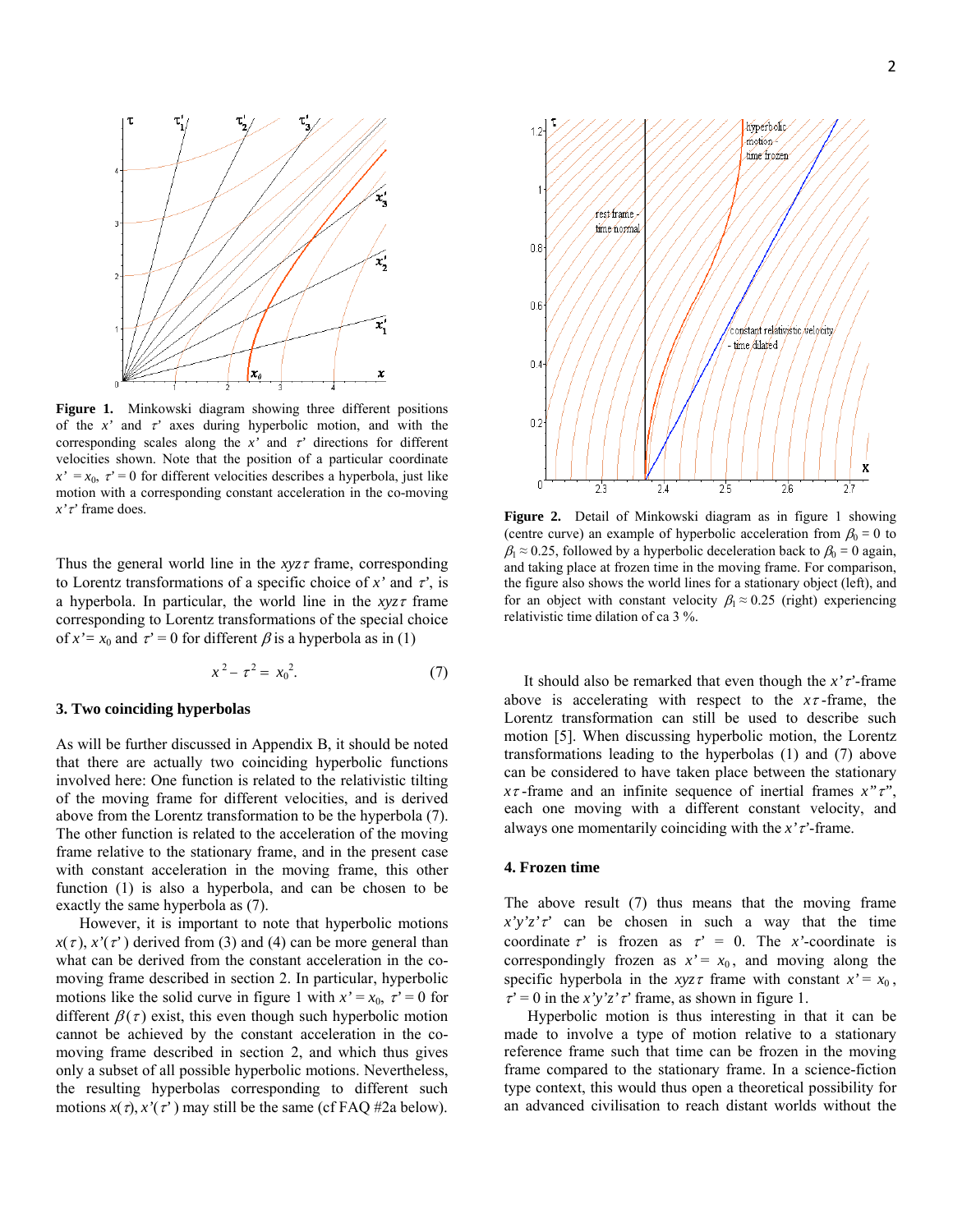crew ageing at all, despite perhaps centuries passing on their home planet.

 In particular it should be noted that this is a real freezing of time in the moving frame, not just the slowing-down of time resulting from the relativistic time dilation due to the Lorentz transformation at velocities very close to the speed of light, which is often discussed in the literature [6]. In fact, it should be observed that the freezing of time discussed above can occur for hyperbolic motion even in a velocity range where the maximum velocity is substantially less than the velocity of light as is illustrated in figure 2.

 Figure 2 thus shows a hyperbolic acceleration from rest  $(\beta_0 = 0)$  to velocity  $\beta_1 \approx 0.25$ , followed by a hyperbolic deceleration back to rest again. This motion is compared to a rectilinear relativistic motion, in which the object is assumed to be accelerated from rest to the relativistic velocity  $\beta_1 \approx 0.25$ in an arbitrarily short time [7], and similarly at the end of the journey quickly decelerated from  $\beta_1$  back to rest again. According to Einstein's formula for time dilation, time in that case is retarded by ca 3 %. In contrast to this minute time dilation, time in the moving frame in hyperbolic motion has completely stopped – even though we are here moving at only a moderate fraction of the velocity of light.

We note from  $(4)$  that in the special case that the velocity  $β$  is related to *x* and  $τ$  in the stationary *xyz* $τ$  frame as

$$
\beta = \tau / x, \tag{8a}
$$

then the time  $\tau'$  in the moving  $\chi' \gamma' \chi' \tau'$  frame would be frozen as  $\tau' = 0$  during the motion of this frame relative to the stationary *xyz*τ frame. Spacetime motion along a hyperbola as in (7) may thus take place at constant time  $\tau'$  in the moving *x'y'z'* $\tau$ <sup>'</sup> frame (and with a correspondingly constant  $x' = x_0$ ).

Solving  $\tau$  from (8a) and inserting in (4) we get

$$
x' = x_0 = x \sqrt{1 - \beta^2} \tag{8b}
$$

$$
\tau' = 0. \tag{8c}
$$

The particular conditions described by  $(8a) - (8c)$  can be seen [insert (8a) into (8b) and square both sides] to correspond to the special class of hyperbolas shown in figure 1 with a common asymptote,

$$
x^2 - \tau^2 = x_0^2. \tag{9}
$$

 Other hyperbolas will have other relationships (8a) and will not normally correspond to frozen time (see also the detailed discussion of the examples in Appendix B).

#### **5. General vertices**

Above we have for simplicity studied hyperbolic motion with the asymptotes  $\beta = \pm 1$  intersecting at the origin. In the general case when the asymptotes intersect at an arbitrary vertex  $(x_1, \tau_1)$  instead of at the origin, then equations (7), (8a), (8b), and (8c) become, respectively,

$$
(x - x_1)^2 - (\tau - \tau_1)^2 = s^2, \tag{10}
$$

$$
\beta(\tau) = (\tau - \tau_1) / (x - x_1), \tag{11a}
$$

$$
x' = (x - x_1) \sqrt{1 - \beta^2}, \tag{11b}
$$

$$
\tau' = 0. \tag{11c}
$$

*Corresponding to every such vertex*  $(x_1, \tau_1)$  *in the stationary frame, there is thus a specific critical hyperbolic velocity function*  $\beta = \beta(\tau)$  *as defined in* (11a) *such that the time*  $\tau'$  *in* (11c) *becomes frozen in the moving frame*.

 The crucial point to notice here is thus that corresponding to this particular vertex  $(x_1, \tau_1)$ , the time  $\tau'$  will be frozen as in (11c) *only* for the specific velocity function  $\beta(\tau)$  in (11a) – for other hyperbolic velocity functions corresponding to  $(x_1, \tau_1)$  we will have a "conventional" hyperbolic motion without frozen time (cf also the discussion in Appendix B).

 As discussed earlier in this paper, the condition for the freezing of time is expected to be present even at modest relativistic velocities. However, the special velocity function (11a) is required on  $\beta(\tau)$  in order for time to be frozen. This special, unique requirement may thus possibly be a reason why this effect has never happened to be observed in hyperbolic motion at modest relativistic velocities.

#### **6. Concluding remarks**

The idea that time could be frozen to a complete standstill in an accelerating frame may seem strange. However, it should be remarked that in principle this is nothing essentially new compared to the usual relativistic time-dilation at high velocities (or the slowing-down or even freezing of time in very strong gravitational fields); it is just a different manifestation of essentially the same thing. What is remarkable, however, is that such freezing of time may in this case take place even at more 'normal' conditions and velocities that are substantially lower than the speed of light.

 In view of the theoretical (and maybe even potentially practical) implications, it would be highly desirable with further theoretical scrutiny of the results presented in this paper, and if possible experimental verification – or theoretical or experimental refutation of them.

#### **Appendix A. Alternative derivation of frozen time**

Consider the Lorentz transformation (3) relating the stationary frame *x*τ to the frame *x'*τ*'*, moving with its *x'*-axis with velocity  $\beta = v/c$  in the positive direction along the *x*-axis in the *x*τ frame,

$$
\tau = \frac{\tau' + \beta x'}{\sqrt{1 - \beta^2}}\tag{A1}
$$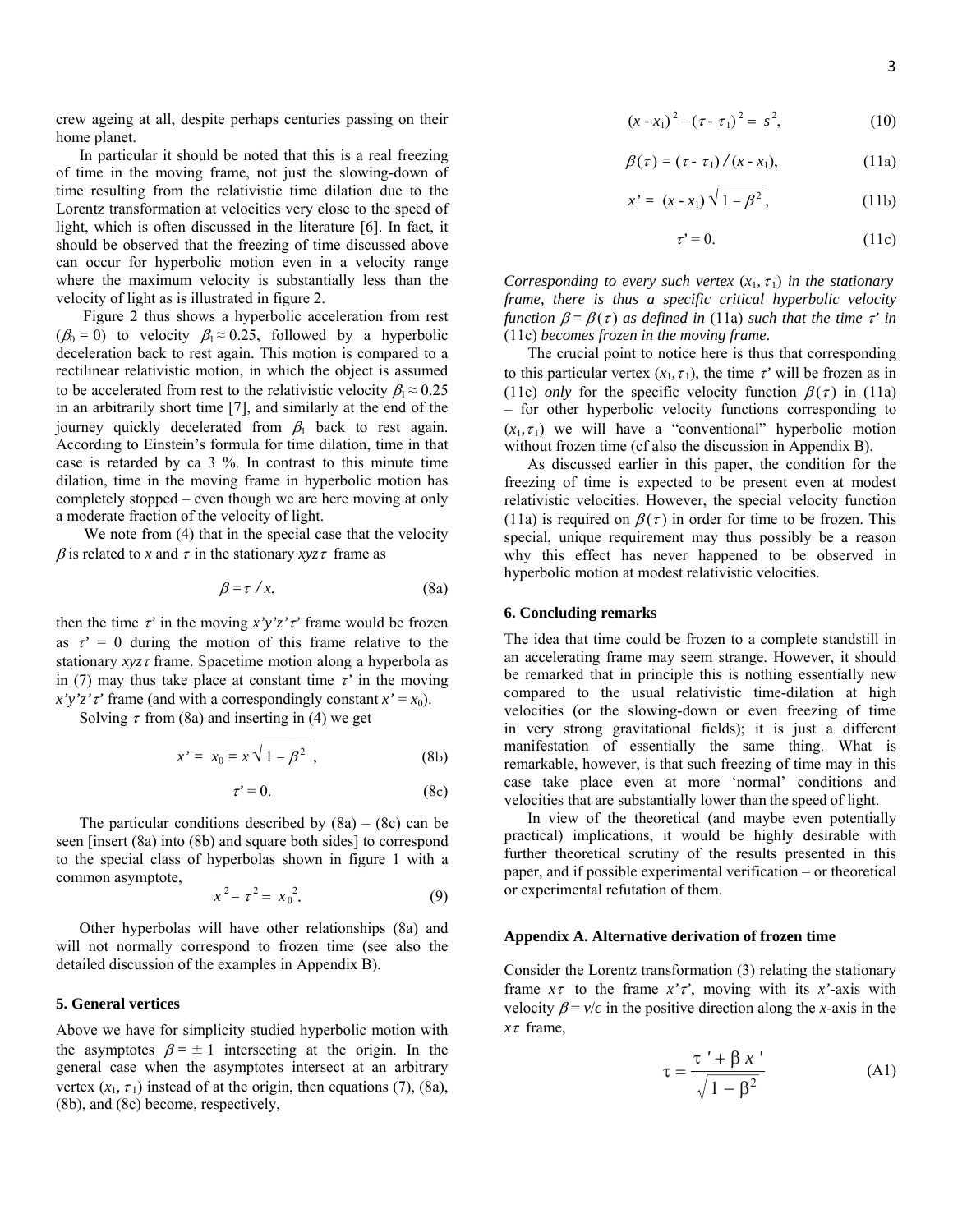

**Figure B1.** Parallelogram showing time  $\tau'$  in the moving frame.

 We now calculate the differentials in (A1), for simplicity assuming modest relativistic velocities so that we can use classical addition of velocities for the increment *d*β in the velocity  $β$ , and also so that we can neglect the effect of the increment  $d\beta$  in 1- $\beta^2$  in the denominator. These two approximations introduce an error  $O(\beta^2 d\beta)$  in (A2) below, where we have kept the square root in the denominator intact in order to have an exact expression for all  $\beta$  in the case  $d\beta = 0$ . For a comoving system we also have  $dx' = 0$ , and (A1) thus gives

or

$$
d\tau = \frac{d\tau' + x'd\beta}{\sqrt{1 - \beta^2}}
$$
 (A2)

$$
d \tau' = d \tau \sqrt{1 - \beta^2} - x' d \beta \tag{A3}
$$

 Consider now (cf FAQ #2b) a hyperbolic motion in which the moving frame relative the stationary frame has a constant acceleration  $\alpha$  as measured in the moving frame, with  $\alpha = a/c^2$  where *a* is the classical acceleration. The velocity increment  $d\beta$  in (A3) due to this acceleration during a time interval  $d\tau$  in the stationary frame is then

$$
d \beta = \alpha \, d \tau \sqrt{1 - \beta^2} \tag{A4}
$$

and (A3) thus becomes

$$
d\,\tau' = d\,\tau \sqrt{1 - \beta^2} \left(1 - x'\,\alpha\right) \tag{A5}
$$

From (A5) we thus see that the time  $\tau'$  in the moving frame can be frozen as  $d\tau' = 0$  for modest  $\beta$ , and that this happens if the acceleration  $\alpha$  is

$$
\alpha = 1 / x' \tag{A6}
$$



**Figure B2.** As figure B1 but somewhat higher acceleration.

 The result for hyperbolic motion at modest relativistic velocities as discussed here is thus in agreement with the general hyperbolic motion in (1) in section 1 (with  $x' = x_0$ ). The alternative, independent derivation of frozen time in (A5) above for moderate relativistic velocities thus supports the derivation of frozen time in (8c) in section 4 earlier in this paper.

#### **Appendix B. Illustration of frozen time**

In this paper the idea is put forward that time in one frame can be frozen to a complete standstill in comparison to another frame, and could be so even at modest relativistic velocities. If correct, this would seem to be a consequence of relativity that must have been noticed long before. There is thus a considerable burden of proof here, notwithstanding the comment made above in the last paragraph in section 5 that the effect requires special conditions to be met, and for this reason may have escaped accidental discovery.

 As a further illustration of the possible method to freeze time as outlined in this paper, a simple example using Minkowski diagrams will in conclusion now be discussed. Three cases of hyperbolic motion as illustrated in figures B1, B2, and B3 will be considered. These cases show how frozen time can be regarded as a special case of a "normal" accelerated motion of hyperbolic type.

 The solid curve in figure B1 shows the spacetime trajectory of an object in hyperbolic motion (here with a background of hyperbolas representing different *x*-intercepts within the same light-cone). From a point corresponding to velocity  $\beta$  = 0.2 (and  $x \approx 1.06$ ,  $\tau \approx 0.21$ ), a parallelogram is drawn, where the slightly tilted short sides represent the timecoordinate  $\tau'$  in the moving frame of the object. We see that the relativistic tilting is here low enough to be overtaken by the motion of the object (remember that we actually have two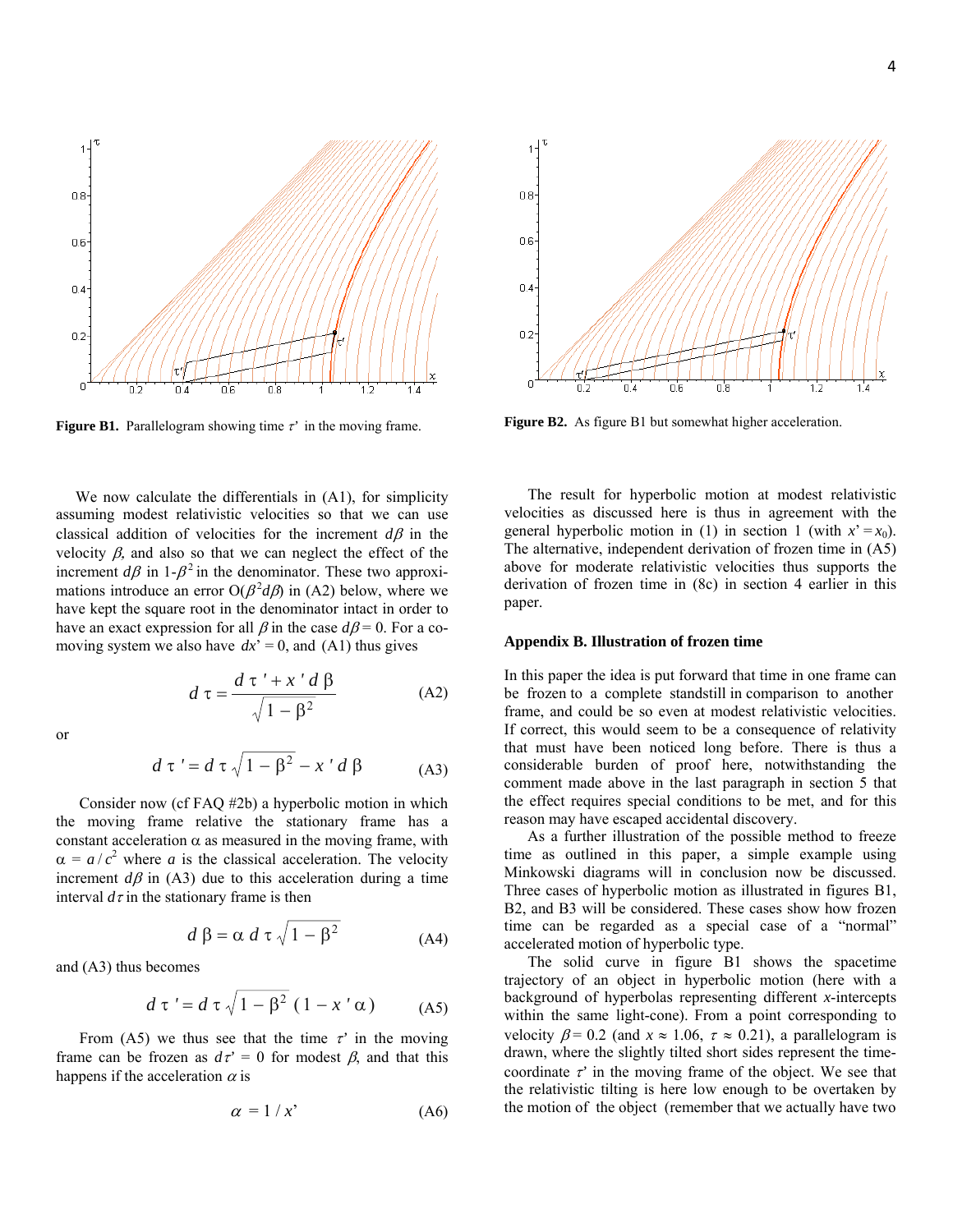

**Figure B3.** Limiting case with time frozen to standstill.

coinciding hyperbolas here, as discussed in the first paragraph of section 3). The continuous relativistic tilting of the *x'*-axis during the acceleration is thus here not sufficient to keep pace with the acceleration of the object. Even though the Lorentz transformation makes time go more slowly in the moving *x'*τ*'* frame, the time  $\tau'$  is thus still passing in this frame.

 Figure B2 envisages an object moving along the same hyperbola, but now with a somewhat higher acceleration. This thus means that it will here move faster than in the previous example along the hyperbola representing increasing values of the velocity  $\beta$  as seen in the  $x\tau$  frame. We see that the continuously increased relativistic tilting of the *x'*-axis during the acceleration of the object is now beginning to catch up with the motion of the object. However, some time τ*'* still passes in the *x'*<sup>†</sup> frame during the motion of the object along the hyperbola.

 Figure B3, finally, shows the limiting case when the acceleration of the object is high enough to cause the continuous relativistic tilting of the *x'*-axis during the acceleration to exactly keep pace with the motion of the object. This is also the final case, since the parallelogram has now reached the light-cone, beyond which it can go no further in this way. We see that the parallelogram has now degenerated to a double line – the time  $\tau'$  in the moving frame is now frozen.

 It should be remarked that the effect discussed here is valid for all the other hyperbolas plotted in the figure, and also for all those hyperbolas not shown far to the right, which may involve arbitrarily small accelerations. Hence it is not an effect requiring critically large accelerations.

#### **Acknowledgments**

The author wishes to thank Dr Hans-Olov Zetterström for many fruitful discussions and a number of relevant and valuable questions and suggestions. My heartfelt thanks also go to Professor Øyvind Grøn for constructive comments and encouragement. I am also most grateful to all the many readers who have critically studied the successive updates of my manuscript and asked all the relevant questions that are now summarised in the collection of FAQ filed in arXiv:1108.1112 [physics.gen-ph] on http://arXiv.org/.

#### **References**

- [1] Pauli W 1981 *Theory of Relativity* (Dover), p 75
- [2] Misner C, Thorne K and Wheeler J 1973, *Gravitation* (Freeman), Exercise 6.3 (b), p 167
- [3] Møller C 1982, *The Theory of Relativity*, 2nd ed. (Dehli) p 74
- [4] Pauli W 1981 *Theory of Relativity* (Dover) p 10
- [5] Misner C, Thorne K and Wheeler J 1973, *Gravitation* (Freeman), Ch 6
- [6] Tolman R 1987 *Relativity, Thermodynamics and Cosmology* (Dover) p 22
- [7] Aharoni J 1985 *The Special Theory of Relativity* (Dover) p 21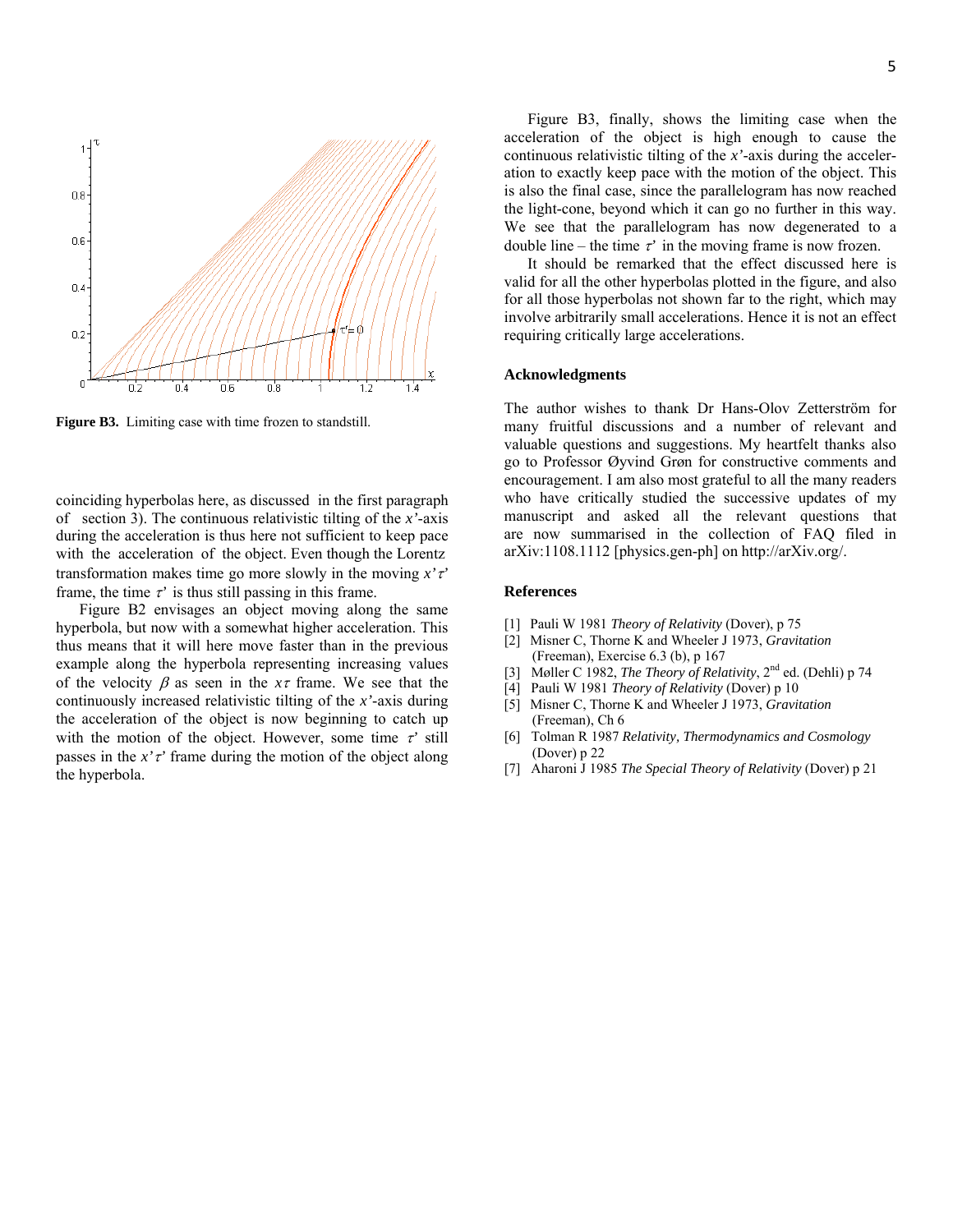

(including some questions that should have been asked, but haven't)

**on "Frozen time in hyperbolic spacetime motion" (arXiv:1108.1112) by Arne Bergstrom**

**\_\_\_\_\_\_\_\_\_\_\_\_\_\_\_\_\_\_\_\_\_\_\_\_\_\_\_\_\_\_\_\_\_\_\_\_\_\_\_\_\_\_\_\_\_\_\_\_**

## **FAQ #1a (page 1)**

 **"The expression for a world line x(***t***) in the stationary frame of a particle subjected to a constant acceleration** *a* **in the moving frame is given as follows (G Barton, "Introduction to the Relativity Principle", p 95)**

$$
x(t) = \frac{c^2 \left(\sqrt{1 + \frac{a^2 t^2}{c^2} - 1}\right)}{a}
$$

## **How does this tally with your formula (1) on page 1?"**

ANSWER: Consider a motion as given in your question with a constant non-zero acceleration *a*, so that we can freely change variables as follows

$$
a = \alpha c^2, x(t) = x - \frac{1}{\alpha}, t = \frac{\tau}{c}
$$
 (1)

and we thus get

$$
x - \frac{1}{\alpha} = \frac{\sqrt{1 + \alpha^2 \tau^2} - 1}{\alpha} \tag{2}
$$

*i e*

$$
x = \frac{\sqrt{1 + \alpha^2 \tau^2}}{\alpha} \tag{3}
$$

or

$$
x^2 = \frac{1}{\alpha^2} + \tau^2
$$
 (4)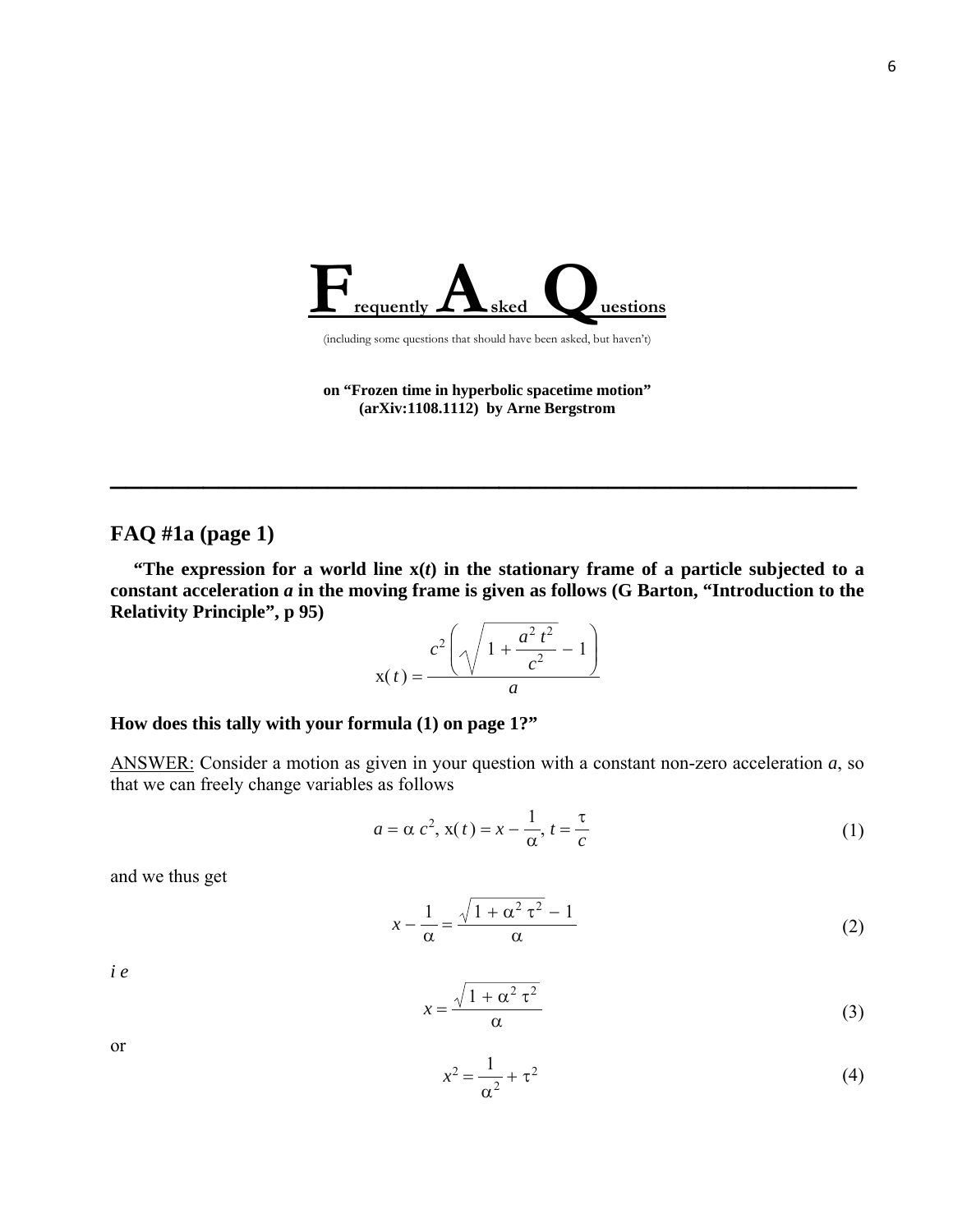and finally

$$
x^2 - \tau^2 = \frac{1}{\alpha^2} \tag{5}
$$

which thus agrees with (1) in my paper (cf also the derivation in ref [3] in my paper).

Please note that  $x_0$  in my manuscript is defined as "the distance along the *x*-axis from the origin to the hyperbola" and can thus in my case be set  $= 0$  only in the case the hyperbola is degenerated to its asymptotes.

**\_\_\_\_\_\_\_\_\_\_\_\_\_\_\_\_\_\_\_\_\_\_\_\_\_\_\_\_\_\_\_\_\_\_\_\_\_\_\_\_\_\_\_\_\_\_\_\_**

## **FAQ #1b (page 1)**

 **"In a Minkowski diagram, consider a sequence of spacetime frames with a common origin as in Fig. 1 in your paper and which, one after the other, correspond to different velocities that increase in a specific way. Suppose that in the limit of an infinite such sequence, the successive** Lorentz-transformations of a specific point  $(x_0, 0)$  in them will form a spacetime trajectory in **the form of a hyperbola as in your Fig. 1. But where is the motion?"**

ANSWER: Good question! The hyperbola you are discussing corresponds to (7) in the paper. As I say in the second paragraph on page 2 in the paper, the answer to your question is that in the paper I am at the same time actually considering also another, coinciding identical hyperbola, namely (1), which is the spacetime trajectory of a point in constant acceleration (as measured in its own rest frame). Such a point describes a spacetime trajectory that happens also to be a hyperbola, and which with proper choice of acceleration is in fact an identical hyperbola as the one in (7) that you discuss in your question. But the rate of tilting of the coordinate frames as function of time, which gives the first hyperbola, is not related to the motion of the accelerating point as function of time, which gives the second hyperbola. These two accelerations are independent of each other, as described in Appendix B in my paper (see also FAQ #4b below). It is this difference that can lead to a freezing of time as discussed in Appendix B (*cf* FAQ #4c below).

## **FAQ #2a (page 2)**

 **"The relationship between rest-frame time**  $\tau$  **and proper time**  $\tau'$  **for a particle subjected to a constant proper acceleration** <sup>α</sup> **can be derived to be as follows (expressed in the symbols and units you use)**

**\_\_\_\_\_\_\_\_\_\_\_\_\_\_\_\_\_\_\_\_\_\_\_\_\_\_\_\_\_\_\_\_\_\_\_\_\_\_\_\_\_\_\_\_\_\_\_\_**

$$
\tau = \sinh(\alpha \tau') / \alpha \tag{i}
$$

**(cf G Barton, "Introduction to the Relativity Principle" 1999, p 97).**

## **If so, how can the proper time**  $\tau'$  **be frozen as you claim in your paper?"**

ANSWER: It is important to realise that hyperbolic motion in accordance with (1) and (7) in the paper is more general than what can be achieved by the particular constant acceleration  $\alpha$  in the co-moving frame that you discuss in your question. Your expression (*i*) above only gives a subset of all possible hyperbolic trajectories  $x(\tau)$ ,  $x'(\tau')$ , and specifically results in the following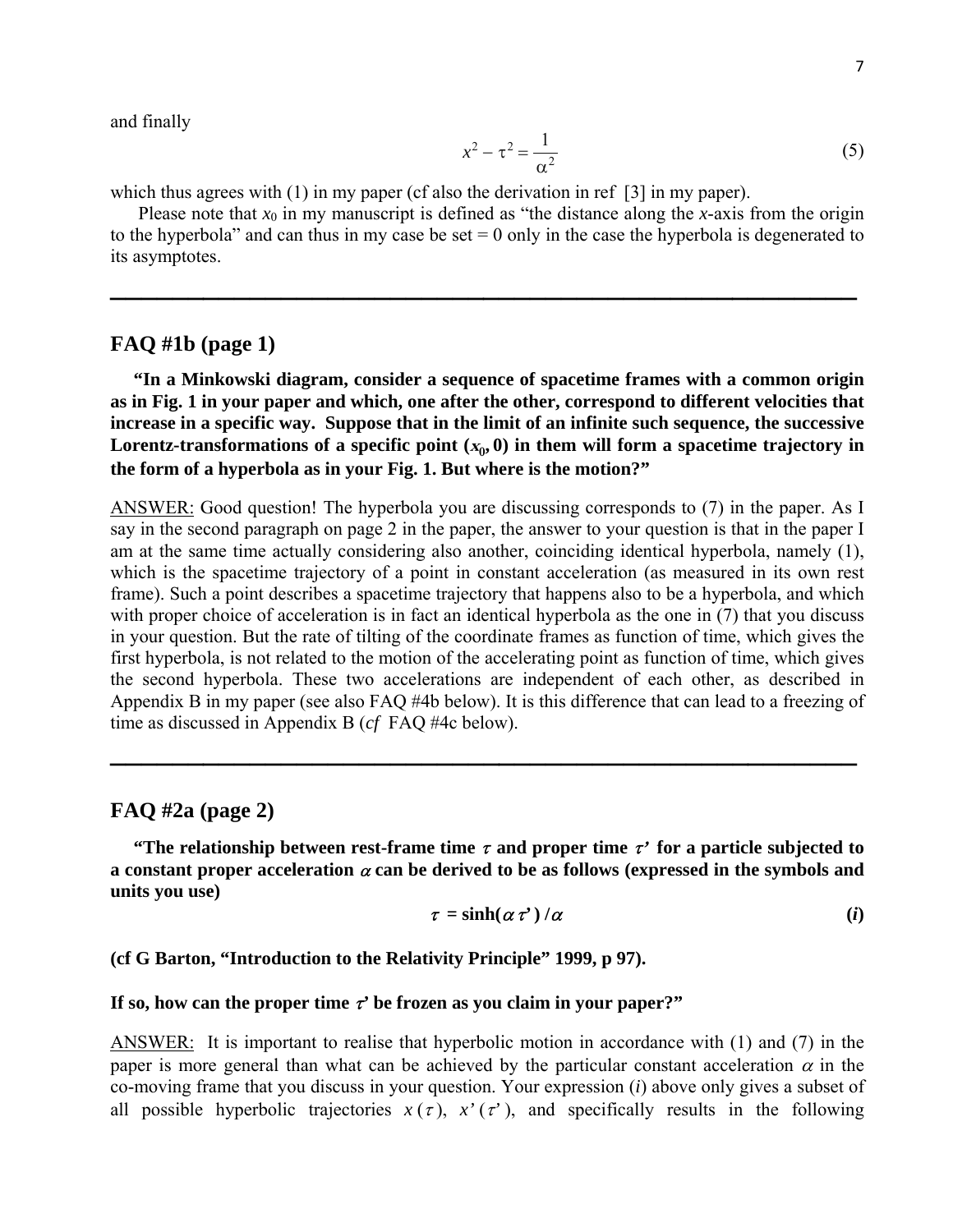relationships between the coordinates  $x\tau$  in the stationary frame and the coordinates  $x'\tau'$  in the co-moving frame (see Misner C, Thorne K and Wheeler J 1973, *Gravitation*, p 166)

$$
x = \cosh(\alpha \tau') / \alpha; \quad \tau = \sinh(\alpha \tau') / \alpha,
$$
 (1)

giving the following hyperbola

$$
x^2 - \tau^2 = 1/\alpha^2, \qquad (2)
$$

 It is important to note that spacetime motion according to (1) above is not equivalent to hyperbolic motion: The motion defined by (1) above implies the hyperbolic motion in (2), but the hyperbolic motion in (2) does not necessarily imply a motion according to (1) above. Thus (1) above is only one example of possible relationships  $x(\tau')$ ,  $\tau(\tau')$  between the coordinates  $x\tau$  in the stationary frame and the coordinates  $x \, \tilde{t}$  in the co-moving frame that result in the hyperbolic motion in (2). But the relationship in (1) does not, *e g*, describe the red legitimate hyperbolic trajectory in figure 1 in the paper. Another, more general relationship − and which does so − would be as follows

$$
x = \cosh(f(\tau'))/\alpha; \quad \tau = \sinh(f(\tau'))/\alpha,
$$
 (3)

which for  $f(\tau') \neq \alpha' \tau'$  would obviously not correspond to the motion discussed in (1) above, but would nevertheless give the same hyperbola as in (2)

$$
x^2 - \tau^2 = 1/\alpha^2.
$$

 In summary, hyperbolic motion is thus more general than just the result of the specific constant proper acceleration given in (*i*) and (1) above. Time may thus be frozen in hyperbolic motion regardless of restrictions seemingly imposed by reference to results derived for the particular constant proper acceleration given in your question.

*Additional comment 1:* The above properties of hyperbolic motion can be further discussed as follows. With a more general hyperbolic motion as in (3) above, we have the following relationships between the coordinates  $x\tau$  in the stationary frame and the coordinates  $x'\tau'$  in the co-moving frame

$$
x = \cosh(f(\tau'))/\alpha, \tag{4}
$$

$$
\tau = \sinh(f(\tau'))/\alpha, \tag{5}
$$

which correspond to a hyperbola

$$
x^{2} - \tau^{2} = \cosh(f(\tau^{*}))^{2}/\alpha^{2} - \sinh(f(\tau^{*}))^{2}/\alpha^{2} = 1/\alpha^{2}.
$$
 (6)

Differentiating (4) and (5) we get the velocity in the stationary frame

$$
\beta = \tanh(f(\tau'))\tag{7}
$$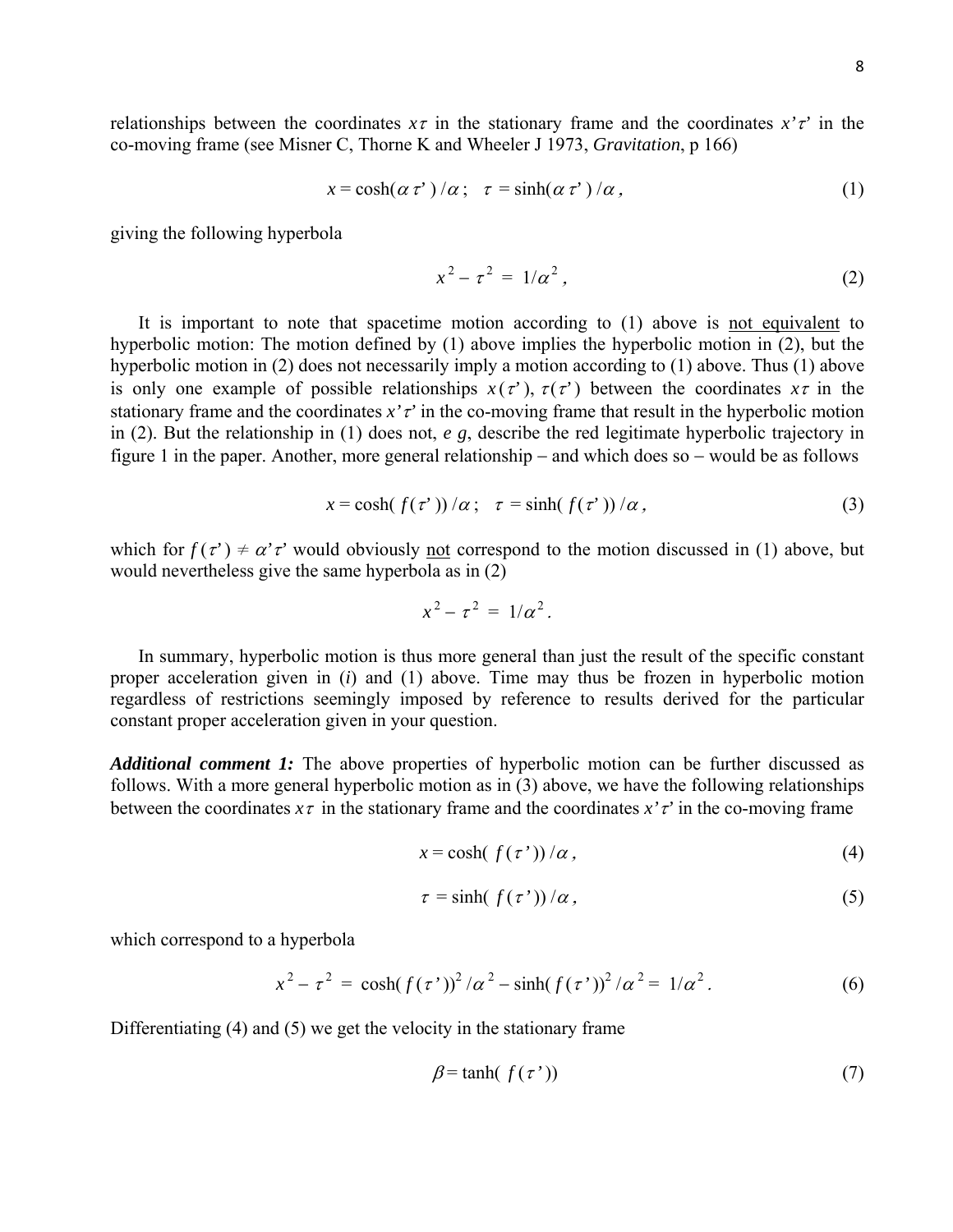$$
\gamma = \frac{1}{\sqrt{1 - \beta^2}} = \cosh(f(\tau')) \tag{8}
$$

Differentiating (7) and (5) with respect to  $\tau'$  in order to calculate  $\partial \beta / \partial \tau'$  and  $\partial \tau / \partial \tau'$ , and using (8), we then get for the acceleration in the stationary frame

$$
\frac{\partial}{\partial \tau} \beta = \frac{\alpha}{\gamma^3} \tag{9}
$$

which transforms (G Barton, "Introduction to the Relativity Principle", p 94) to an acceleration  $\alpha$  in the co-moving frame. Note that the quantity  $\alpha$  in (3) above [and maybe even in the denominator in (1) above] has the character of a scale factor rather than an acceleration. For this reason, it could perhaps be natural that exactly the same factor  $\alpha$  appears when we calculate the proper acceleration from several different types of hyperbolic motion, as it does above from both (1) and (3). Those different variants of hyperbolic motion may then contain variants that do not allow frozen time [like (1) above] as well as more general variants [like (3) above], which do allow frozen time. These variants correspond to quite different behavior of the acceleration in the stationary frame as seen in Fig. 5 below – but nevertheless give the same proper acceleration as also seen in Fig. 5.

 Figs. 1 – 5 below illustrate the trajectories, velocities and accelerations derived from (1) and (3), respectively.



Fig 1. Examples of space coordinates  $x(\tau')$  [upper curves] and time coordinates  $\tau(\tau')$  [lower curves] in (3) above as functions of  $\tau'$  for, respectively,  $f(\tau') = \tau'$ (red) and  $f(\tau') = \tau'^2$  (blue). The red case corresponds to the 'traditional' hyperbolic motion in (1) with approximately constant acceleration even in the stationary frame at low velocities.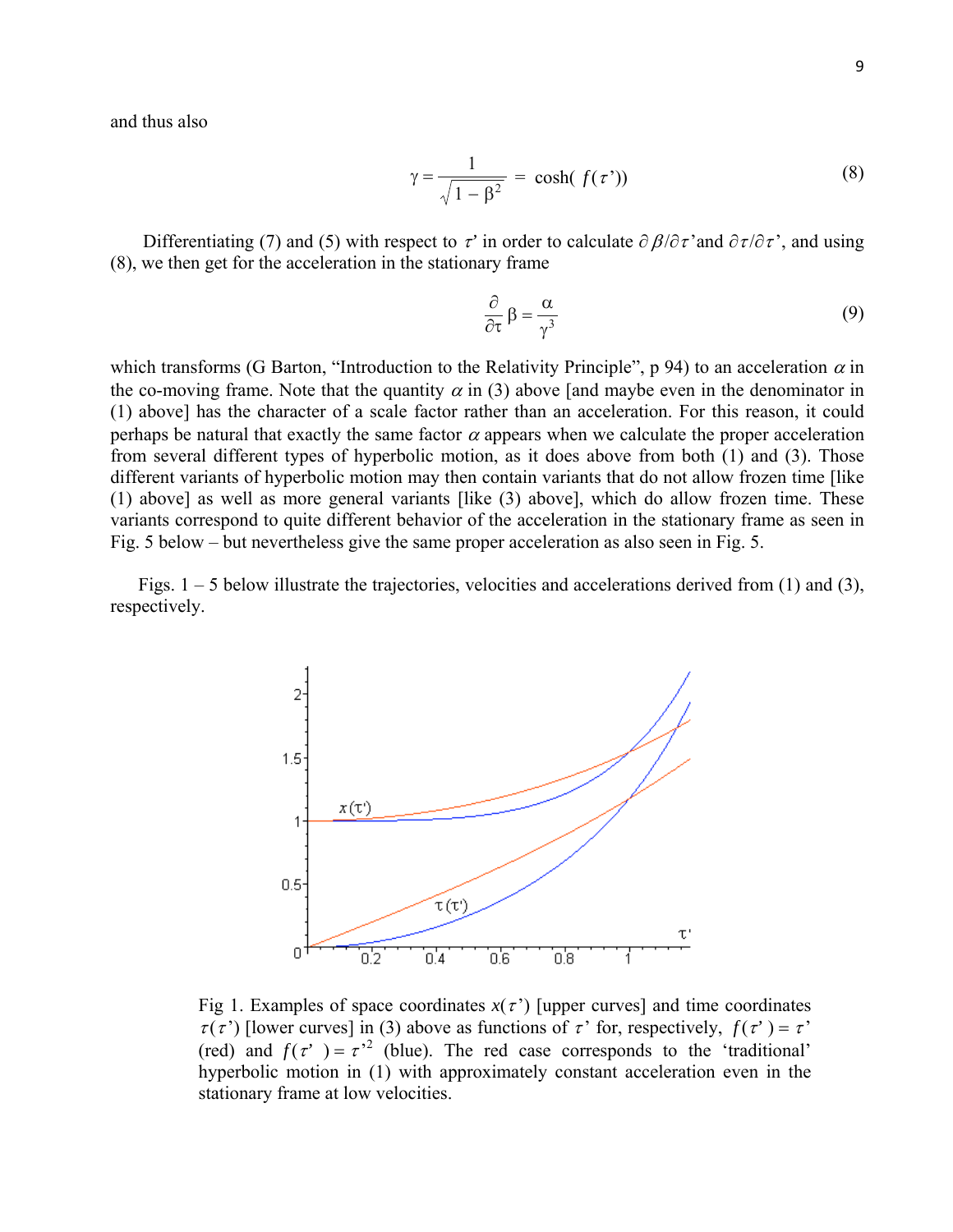

Fig 2. Time coordinate  $\tau(\tau')$  in (5) as function of space coordinate  $x(\tau')$  in (4) for  $f(\tau') = \tau'$  (red) and  $f(\tau') = \tau'^2$  (blue) [cf Fig. 1]. Note that both curves form overlapping hyperbolas, but that the blue hyperbola moves more slowly than the red one when  $\tau$  ' increases (both curves show the interval  $0 \le \tau \le 0.7$ ).



Fig 3. Velocities  $\beta(\tau')$  in (7) in the stationary frame as function of  $\tau'$ corresponding to the red and blue cases in Fig. 1. Note how the red curve corresponding to  $f(\tau') = \tau'$  starts off as a straight line as expected for a constant acceleration and then bends down somewhat due to relativistic effects. In contrast, the blue curve corresponding to  $f(\tau') = \tau'^2$  has a more unconventional dependence of time  $\tau'$  since  $f(\tau')$  is quadratic in  $\tau'$  (but it is still a legitimate motion and gives the same proper acceleration as seen in Fig. 5).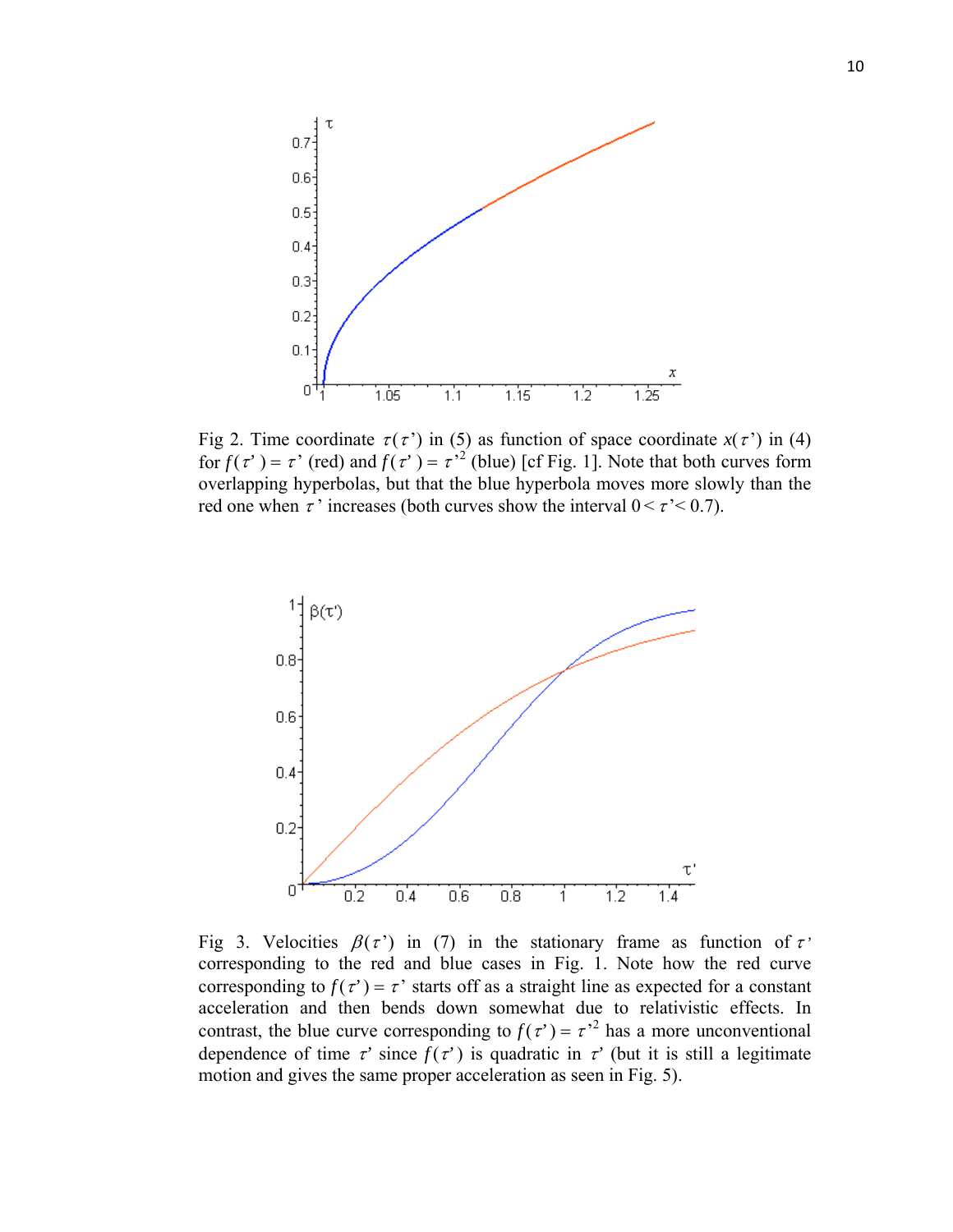

Fig 4. Velocities  $\beta(\tau)$  in the stationary frame as function of  $\tau$  corresponding to the red and blue cases in Fig. 1. Note how both the red curve corresponding to  $f(\tau') = \tau'$  and the blue curve corresponding to  $f(\tau') = \tau'^2$  in the comoving frame coincide since in both cases we have from (7) and (5) that  $\beta(\tau) = \tanh(f(\tau')) = \sinh(f(\tau')) / \sqrt{1 + \sinh(f(\tau'))^2} = \tau / \sqrt{1 + \tau^2}$ .



Fig 5. Accelerations  $\alpha(\tau)$  as seen in the stationary frame according to eq (9) (lower two curves) and as seen in the co-moving frame (upper two coinciding straight lines). Note that in the co-moving frame, both accelerations are equal and constant as discussed after (9) on page 9 above.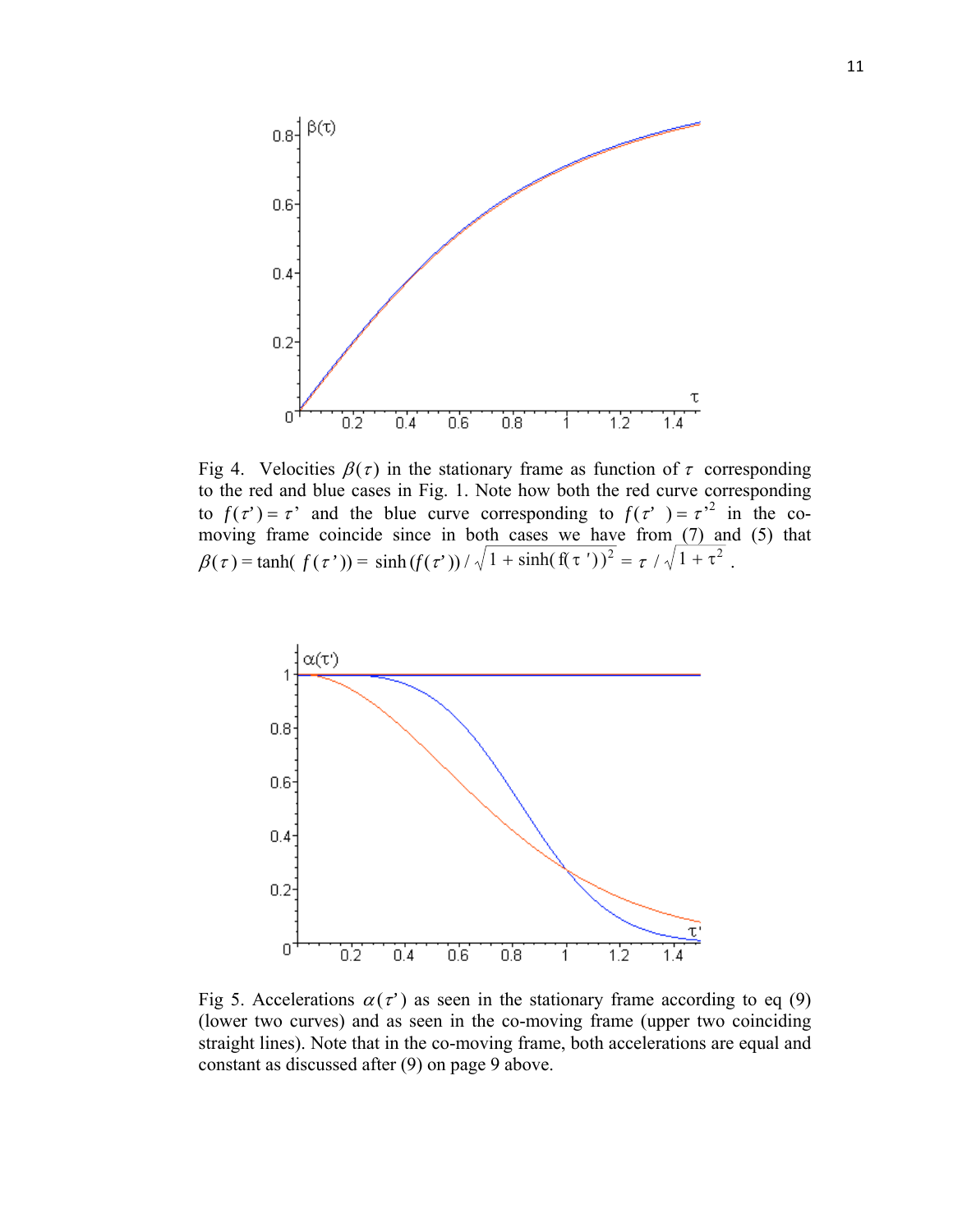With the function  $f(\tau')$  as defined in (3) above, the momentary acceleration in the co-moving frame is thus always  $\alpha$ . We can thus have a hyperbolic motion as in (2) above even in other cases than derived as in (1) above. Thus, for instance, the red hyperbola in Fig. 1 in the paper with  $f(\tau') = 0$  and  $x' = x_0$ ,  $\tau' = 0$  represents a legitimate hyperbolic motion. As stated above, hyperbolic *motion is thus more general than just the result of the particular constant proper acceleration leading to (i) and (1) above.*

*Additional comment 2:* For a constant relativistic acceleration  $\alpha = a/c^2$  in the stationary frame, the time τ*'* elapsed in the co-moving frame is given as follows (cf G Barton, "Introduction to the Relativity Principle", p 95)

$$
\tau' = \frac{\ln(\alpha \tau + \sqrt{1 + \alpha^2 \tau^2})}{\alpha} \tag{11}
$$

or equivalently as in (1),

$$
\tau = \sinh(\alpha \tau') / \alpha \tag{1}
$$

Again, this can be used to prove that the proper time  $\tau'$  cannot be frozen for systems in hyperbolic motion due to a constant proper acceleration as in (1) above. *But that is not the same as saying that the proper time* τ*' cannot be frozen for hyperbolic motion, which is the subject matter here.* As shown in the comment above, hyperbolic motion is more general than the motion just discussed, which involves the particular constant proper acceleration in (1) above. We can thus have frozen time in hyperbolic motions involving systems that are subjected to other types of accelerations as exemplified by the more general expression in (3) above.

## **Summary:**

 **As illustrated in the above figures, we see that the general hyperbolic trajectory in (3) on page 8 gives the same spacetime trajectory**  $x(\tau)$  **[Fig. 2], velocity**  $\beta(\tau)$  **[Fig. 4] and constant proper acceleration**  $\alpha(\tau)$  **[upper straight lines in Fig. 5] as the 'traditional' hyperbolic trajectory in (1), but compared to which the general hyperbolic trajectory in (3) permits frozen time in the proper frame.**

**\_\_\_\_\_\_\_\_\_\_\_\_\_\_\_\_\_\_\_\_\_\_\_\_\_\_\_\_\_\_\_\_\_\_\_\_\_\_\_\_\_\_\_\_\_\_\_\_**

## **FAQ #2b (page 2)**

 **"The relationship between a time interval**  $d\tau$  **<b>in a frame moving with velocity**  $\beta = v/c$  **and** the corresponding time interval  $d\tau$  in a stationary frame is given as follows ("the clock **hypothesis")**

$$
d \tau' = d \tau \sqrt{1 - \beta^2} \tag{i}
$$

If so, how can the time  $\tau'$  be frozen for any system, accelerating or not, for velocities **substantially lower than the velocity of light as you claim in your paper?"**

ANSWER: It should be remarked that the so-called "clock hypothesis" (i) above was never any part of Einstein's theory, but is a later addition (Wikipedia, "Clock hypothesis"), and which may actually not be strictly correct for accelerated frames. We need to remember that the Lorentz transformation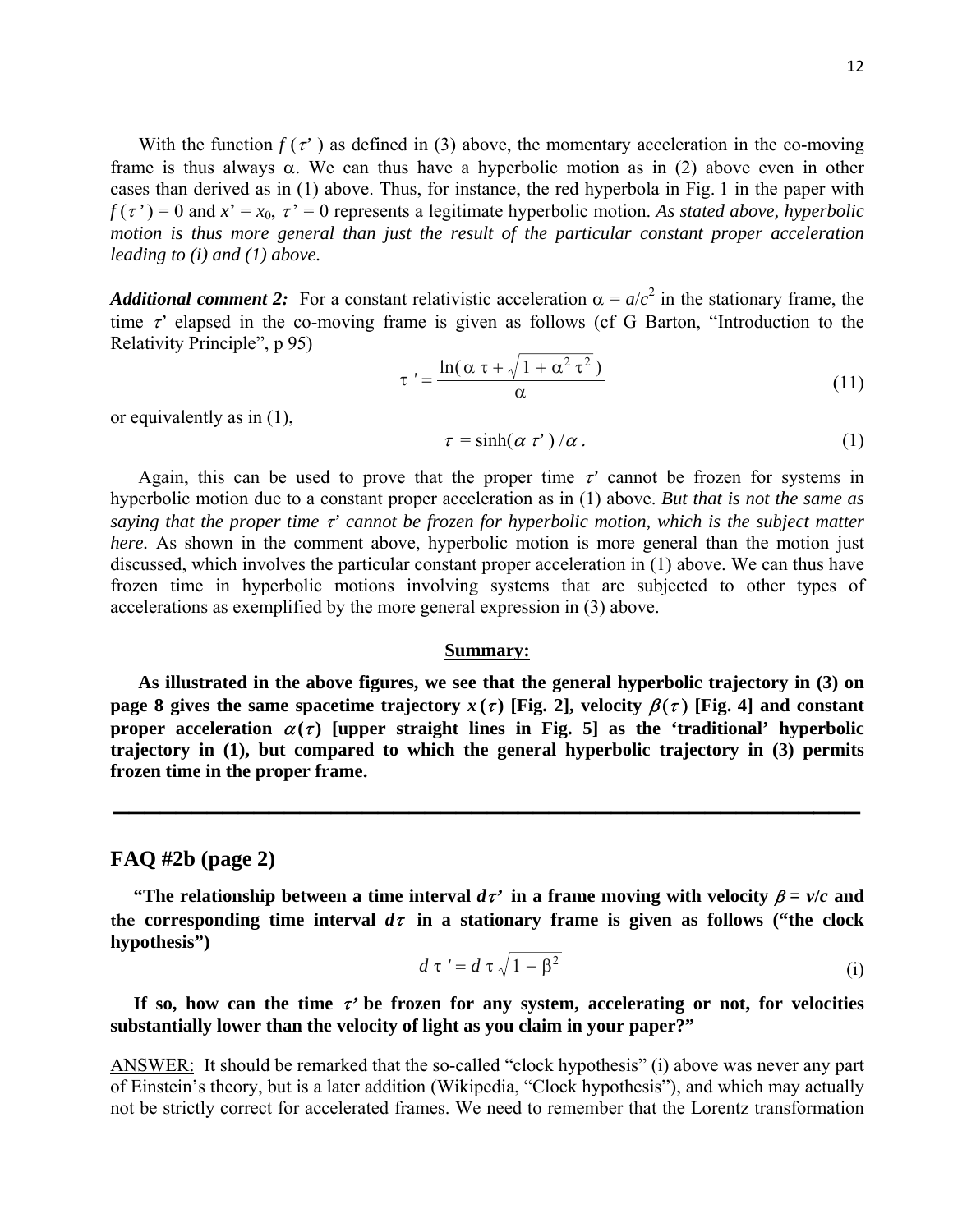involves both the space and time coordinates, and this fact is important when we are considering accelerated motion, as will be seen from equation (6) below. In principle, what can be seen to happen is that when we calculate the relationship between  $\tau$  and  $\tau'$  by the Lorentz transformation, we also have a *x*'-term. If we then form the differential  $d\tau$ , then – in the case when  $\beta$  is constant – the *x'*-terms between one time-step and the next cancel, and we get an expression as in your (i). But only if  $\beta$  is constant. If  $\beta$  is not constant, then the contributions from the *x*'-terms between one timestep and the next do not cancel any longer – since there is now a factor  $\beta$  in the *x*'-terms, and this factor is then different between the time steps. (It should also be remarked that this behaviour is independent of the conceived replacement of the accelerated frame by a succession of inertial frames discussed in Sect. 3 in the paper, since there will still be the difference just discussed in the velocity between successive frames.) Below is a detailed derivation as outlined above.

 Consider, as in (3) in the paper, the Lorentz transformation relating the stationary frame *x*τ to the frame  $x^{\prime}$  *τ'*, moving with its *x'*-axis with velocity  $\beta = v/c$  in the positive direction along the *x*-axis in the  $x\tau$  frame. This transformation is given as follows

$$
\tau = \frac{\tau' + \beta x'}{\sqrt{1 - \beta^2}}\tag{1}
$$

Now consider this expression when we make the increments  $\tau \rightarrow \tau + d\tau$ ,  $\tau' \rightarrow \tau' + d\tau'$ ,  $x' \rightarrow x' + dx'$ ,  $\beta \rightarrow \beta + d\beta$ . For maximum transparency we consider here for simplicity the case of modest relativistic velocities so that we can (*a*) use classical addition of velocities in  $\beta + d\beta$ , and also (*b*) neglect the effect of the increment of  $\beta$  in the denominator. The approximations (*a*) and (*b*) introduce an error  $O(\beta^2 d\beta)$  in (2) below, where we have kept the square root in the denominator intact in order to have an exact expression for all  $\beta$  in the case  $d\beta = 0$ . With the above increments and assumptions, (1) thus becomes

$$
\tau + d \tau = \frac{\tau' + d \tau' + (\beta + d \beta) (x' + d x')}{\sqrt{1 - \beta^2}}
$$
 (2)

For a co-moving system we have  $dx' = 0$ . Subtracting (1) from (2), we then get

$$
d\tau = \frac{d\tau' + x'd\beta}{\sqrt{1-\beta^2}}
$$
 (3)

or (note the *x'*-term)

$$
d \tau' = d \tau \sqrt{1 - \beta^2} - x' d \beta \tag{4}
$$

 Consider now hyperbolic motion in which the moving frame relative the stationary frame has a constant acceleration  $\alpha$  as measured in the moving frame, with  $\alpha = a/c^2$  where *a* is the classical acceleration. The velocity increment  $d\beta$  due to this acceleration during a time interval  $d\tau$  in the stationary frame is

$$
d \beta = \alpha \, d \tau \sqrt{1 - \beta^2} \tag{5}
$$

and (4) thus becomes [to order  $O(\beta^2 d\beta)$ ]

$$
d\,\tau' = d\,\tau\,\sqrt{1-\beta^2}\,\left(1-x'\,\alpha\right) \tag{6}
$$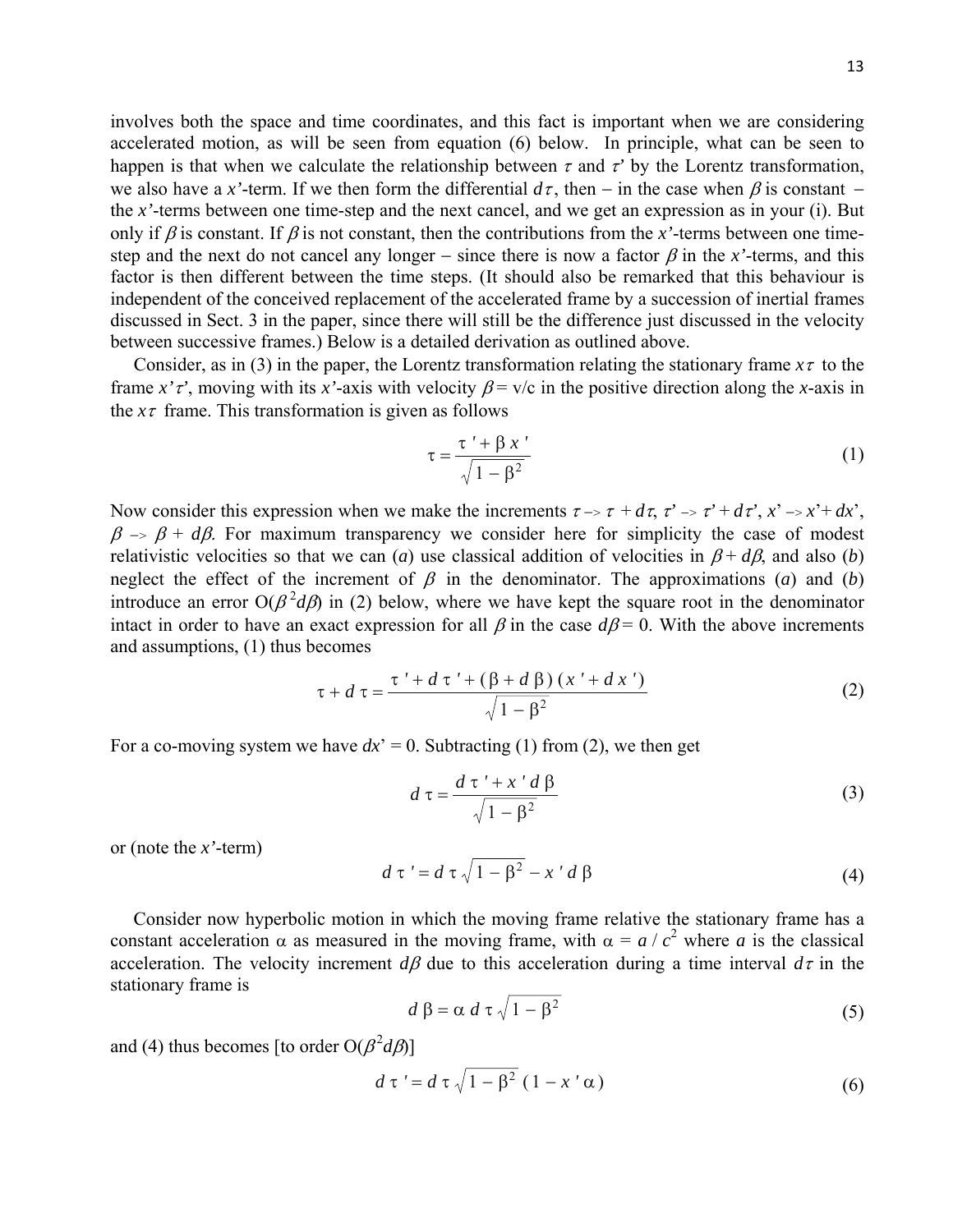From (6) we thus see that the time τ*'* in the moving system for this hyperbolic motion can indeed be frozen as  $d\tau' = 0$  for modest  $\beta$ , and that this happens if the acceleration  $\alpha$  is

$$
\alpha = 1/x'.
$$
 (7)

The hyperbolic motion we are studying here thus agrees (set  $x' = x_0$ ) with the hyperbolic motion derived earlier in FAQ #1a and with the hyperbolic motion derived in my paper. The present result is thus an independent verification of the derivation of frozen time in Sect. 4 in my paper (although it is here in this FAQ for simplicity derived only for modest relativistic velocities).

**\_\_\_\_\_\_\_\_\_\_\_\_\_\_\_\_\_\_\_\_\_\_\_\_\_\_\_\_\_\_\_\_\_\_\_\_\_\_\_\_\_\_\_\_\_\_\_\_**

## **FAQ #3a (page 3)**

## **"Can you elaborate on the difference between the traditional relativistic time dilation and the slowing-down and possible freezing of time you discuss in your paper?"**

ANSWER: The traditional relativistic time dilation can be calculated from the Lorentz transformation (4) in the paper. The time  $\tau'$  in a frame moving with (constant) velocity  $\beta = v/c$  is then related to time  $\tau$  in the stationary frame as

$$
\tau' = \tau / \sqrt{1-\beta^2}
$$

Inserting  $\beta$  = 0.25 as in Fig. 2 in the paper, we get  $\tau' = \tau / \sqrt{(1 - 0.25^2)} \approx 1.033 \tau$ , *i e* time in the moving frame goes about 3 % slower than in the stationary frame, as I state on page 2 in my paper.

 In contrast to this traditional relativistic time dilation occurring at (constant) velocities close to the speed of light, there is also a time dilation experienced by an object in hyperbolic motion as discussed in my paper, and illustrated in Figs.  $B1 - B3$  in the paper (and also in Figs. I – III in FAQ #4c below). This time dilation is of quite different nature and an effect of the acceleration in the hyperbolic motion. It differs from the traditional relativistic time dilation in the following two important respects:

- (1) it can cause an appreciable slowing-down of time even at relativistic velocities substantially lower than the velocity of light, and
- (2) it can be arranged not just to slow down time, but also actually to freeze time to a complete standstill, and do so at relativistic velocities substantially lower than the velocity of light.

## **FAQ #4a (pages 4 - 5)**

## **"How are the parallelograms in Figs. B1 and B2 on pages 3 and 4 constructed?"**

ANSWER: Select an arbitrary point on the hyperbola as the topmost point *O* of the parallelogram (marked with a black dot in the figures in the paper). From this point draw the tangent to the

**\_\_\_\_\_\_\_\_\_\_\_\_\_\_\_\_\_\_\_\_\_\_\_\_\_\_\_\_\_\_\_\_\_\_\_\_\_\_\_\_\_\_\_\_\_\_\_\_**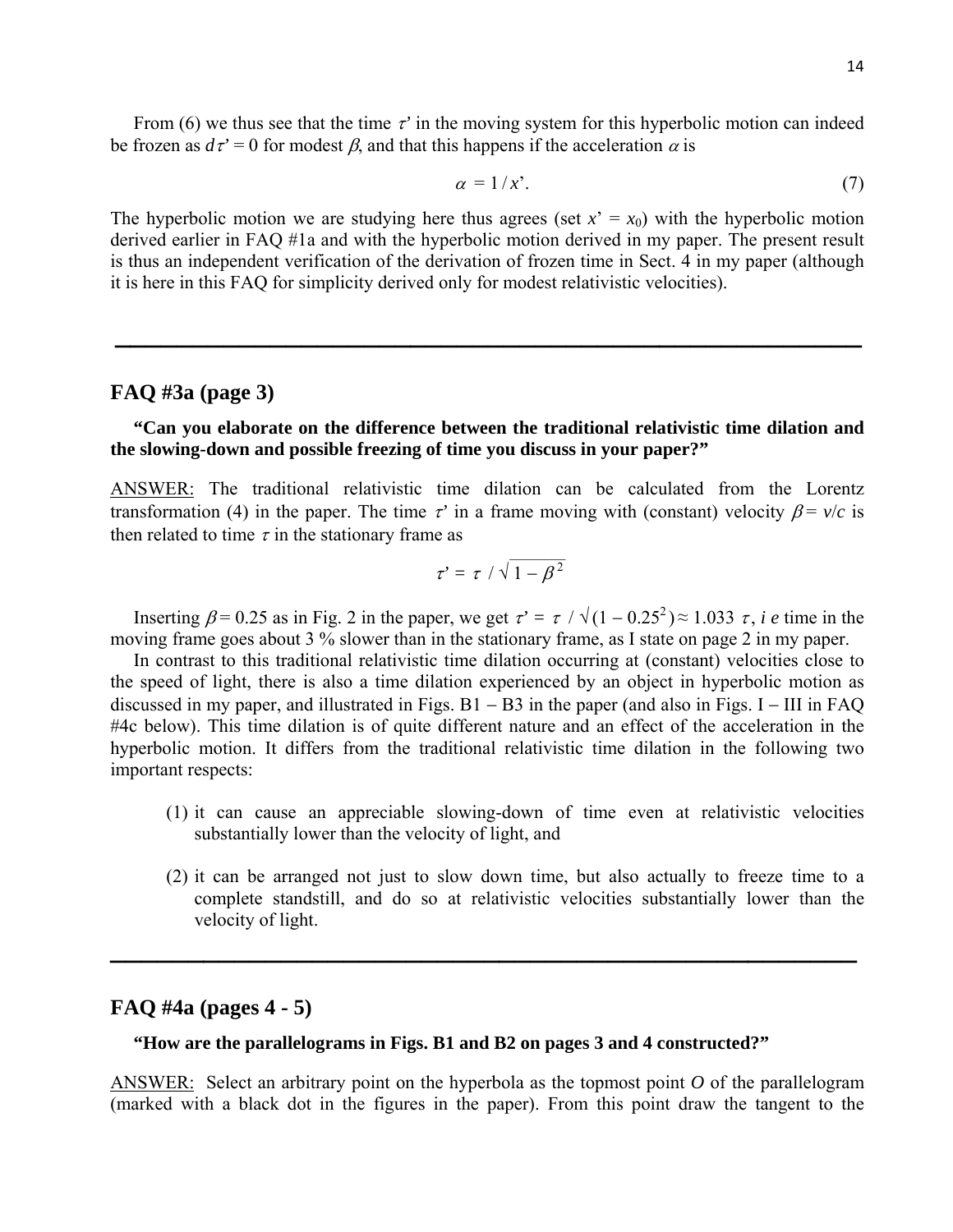hyperbola downwards. From an arbitrary point, *P* say, somewhere on this tangent (which thus becomes the first side *OP* in the parallelogram), draw a 45-degree help-line (light-ray) towards the upper left, and measure the angle Ω between the tangent and this help-line at the point *P*. Draw the second side in the parallelogram from *P* so that it forms the same angle  $\Omega$  on the other side of the help-line (*i e* so that the second side *PQ* in the parallelogram forms the same angle with the horizontal *x*-axis as the first side *OP* forms with the vertical  $\tau$ -axis). The second side of the parallelogram intersects the *x*-axis in the point *Q*.

 Now finish the parallelogram by drawing the third side *QR* to *R* parallel to the first side *OP* (and of equal length as the first side), and then draw the fourth side *RQ* parallel to the second side *PQ* (and of equal length as the second side). This closes the parallelogram.



 Note that in this construction the choice of the point *P* is arbitrary. This freedom in the choice of the point *P* is thus what gives the difference between Figs. B1 and B2 with different times  $\tau'$  – and also creates the special case in Fig. B3, in which time is frozen.

 Alternatively (and as is actually done in the figures in the paper), one can construct the parallelogram as follows: After having selected the arbitrary topmost point *O* on the hyperbola, choose an arbitrary *x*-intercept *Q*. Calculate the derivative  $d_1$  of the hyperbola in *O* and write the equation for a line  $L_1$  with this slope  $d_1$  through O. Then invert this derivative,  $1/d_1 = d_2$ , and write the equation for a line  $L_2$  with that slope  $d_2$  through *Q*. Solve the simultaneous equations  $L_1$  and  $L_2$  to get the coordinates for the point *P*. Finally, write the equation for a line  $L_3$  through *Q* with slope  $d_1$ , and for a line  $L_4$  through  $O$  with slope  $d_2$ , and solve the simultaneous equations  $L_3$  and  $L_4$  to get the coordinates for the point *R*.

 Note that again there is a freedom in the construction, in this case in the choice of the *x*-intercept *Q*, thus giving the difference between Figs. B1 and B2 with different times  $\tau'$  – and also making possible the special case in Fig. B3, in which time is frozen.

**\_\_\_\_\_\_\_\_\_\_\_\_\_\_\_\_\_\_\_\_\_\_\_\_\_\_\_\_\_\_\_\_\_\_\_\_\_\_\_\_\_\_\_\_\_\_\_\_**

## **FAQ #4b (page 4)**

 **"It seems from your answer above as if the relativistic tilting of the moving frame is like in competition with the motion of the object along the hyperbola."**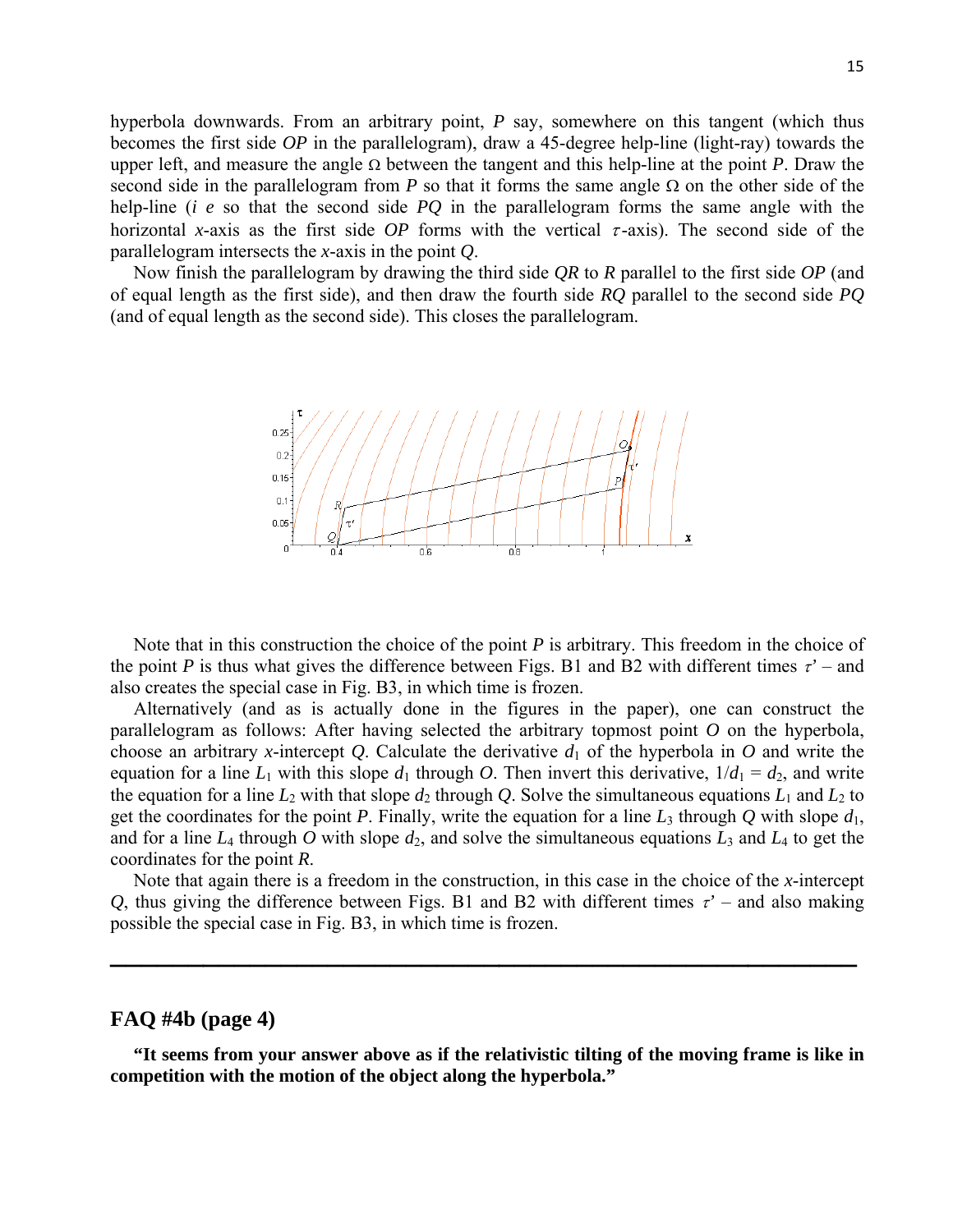ANSWER: Exactly! As I discuss in FAQ #1b above, there are actually two hyperbolic functions involved: The first function is related to the relativistic tilting of the moving frame for different velocities, and is derived from the Lorentz transformation to be a hyperbola. The second function (which in the general case need not be a hyperbolic function at all) is related to the acceleration of the moving frame relative to the stationary frame. In this particular case with constant acceleration in the moving frame, the second function is also a hyperbola and can be chosen to be exactly the same hyperbolic function as the first function. However, even in that case their respective scalings  $\tau(\beta)$  may differ. We normally have a situation when the relativistic acceleration of the object dominates over the speed in which the relativistic tilting of the spacetime frame takes place. A passage of time is then observed in the moving frame, albeit clocks move more slowly than in the stationary frame. But in the limit when the *x*-intercept *Q* in the figure in FAQ #4a reaches the origin, then time grinds to a complete halt in the moving frame as observed from the stationary frame (cf Fig B3 in the paper and Fig. III in FAQ #4c below).

 The important thing to note here is that this is a completely different kind of time dilation from the one occurring very close to the speed of light according to the Lorentz transformation. In this case with time dilation due to hyperbolic motion, time may not only slow down much more for moderate velocities than in the traditional time dilation, but it can actually even be brought to a complete standstill in the moving frame – and may do so even at modest relativistic velocities.

**\_\_\_\_\_\_\_\_\_\_\_\_\_\_\_\_\_\_\_\_\_\_\_\_\_\_\_\_\_\_\_\_\_\_\_\_\_\_\_\_\_\_\_\_\_\_\_\_**

## **FAQ #4c (pages 4-5)**

 **"For comparison, it would be interesting to see the parallelograms in Figs. B1 - B3 in your paper plotted for some other value of**  $\beta$  **as well. In particular, it would be interesting to see that the limiting case (when the parallelogram degenerates to a double line) actually then occurs for all values of** β**."**

ANSWER: In Figs. I – III below, the corresponding parallelograms as for  $\beta$  = 0.2 in Figs. B1 – B3 in the paper are plotted also for  $\beta$  = 0.6 (upper parallelograms). Again we see how the parallelograms in the final picture (Fig. III) have degenerated to double lines corresponding to frozen time.



Fig. I. *x*-intercept =  $0.4$